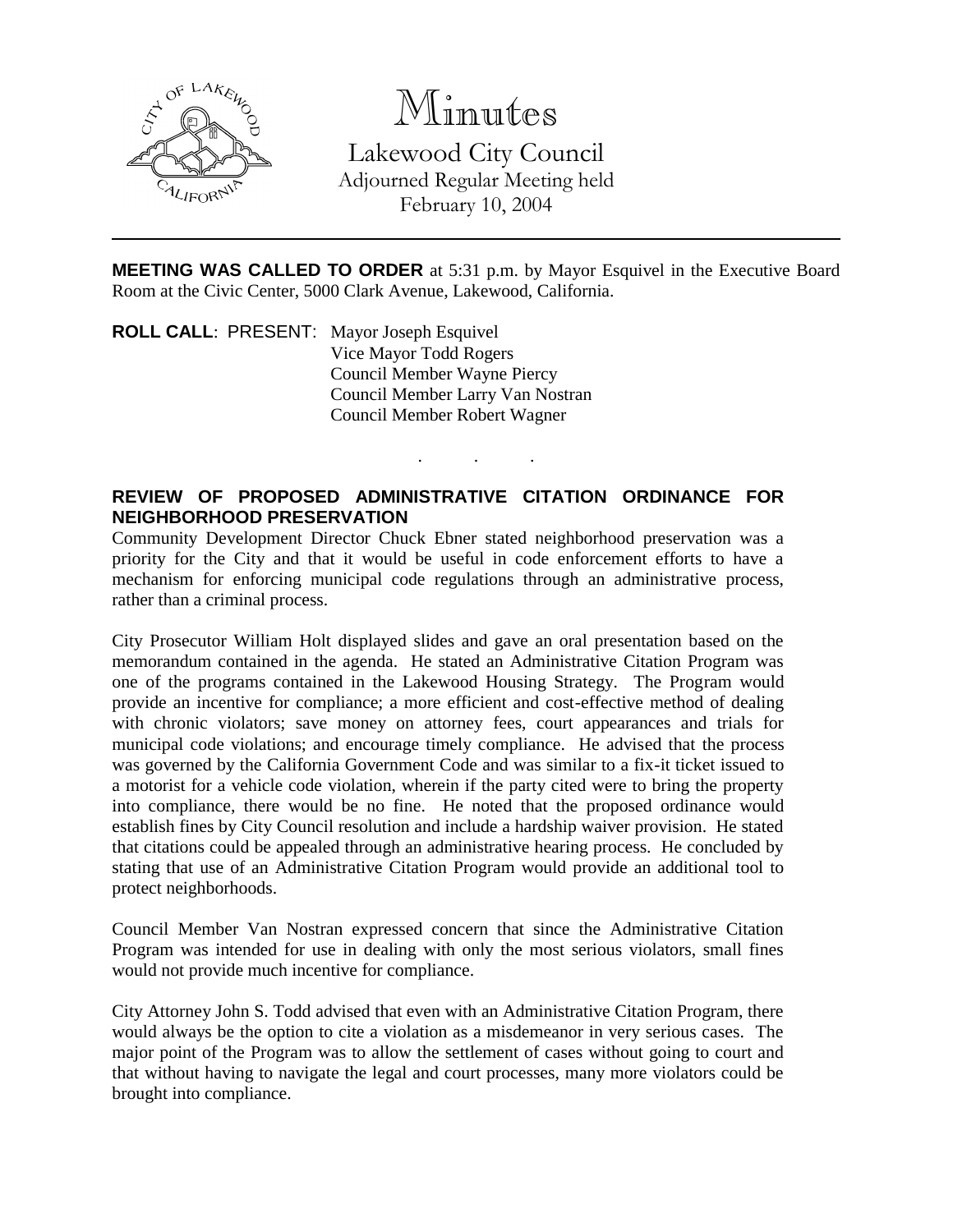### **REVIEW OF PROPOSED ADMINISTRATIVE CITATION ORDINANCE FOR NEIGHBORHOOD PRESERVATION** - Continued

Responding to a question from Council Member Van Nostran, Mr. Holt confirmed that building code violations were on a separate fee schedule and, in fact, State law had recently been changed to allow higher fees for building code violations of \$100 for the first citation, \$500 for the second, and \$1,000 for the third citation of the same violation in a 12-month period as compared to the \$100, \$200 and \$500 recommended for other citations. Council Member Van Nostran stated he would like to see the higher building code violation fees incorporated into the fee resolution.

Council Member Wagner stated he was not in favor of the higher fees. He questioned the 21 day minimum for corrections. Mr. Holt responded by stating that the law specified that a "reasonable" time period be provided and additional time could be granted as appropriate. Council Member Wagner also determined from Mr. Holt that a single case could have three separate violations which would be three separate \$100 citations. He expressed concern about the lack of specificity in the ordinance which would mean each enforcement case would depend on the judgment and discretion of the staff. He stated he would prefer that the ordinance target major areas of concern and not blanket violations of the whole code.

The City Attorney advised that before any code enforcement case reached a citation level, either the City Attorney, the City Prosecutor or both would have to be consulted prior to any action by the City staff. He also noted that parts of the municipal code, such as parking restrictions, were not subject to the Administrative Citation Program.

Council Member Piercy stated he felt the fix-it method was the right approach and questioned the specifics of the administrative hearing process. Mr. Holt responded by stating the proposed hearing process would include sharing among cities so that a hearing officer from another city could hear Lakewood appeals, and a Lakewood hearing officer would go to another city to hear their appeals, ensuring that the administrative hearing process remained impartial. At a hearing, the code enforcement officer for an individual case could present the case solely through documentation. If the case was appealed to the court, the City Prosecutor would represent the City.

Vice Mayor Rogers determined from Mr. Holt that the administrative citation program could be applied to any violation of the municipal code except parking restrictions. He also clarified how the fines structure would work for recurring or different violations at the same address. Mr. Holt also responded to a question from the Vice Mayor about violations remaining unresolved until an administrative hearing was scheduled by stating that the "set within 60 days" time frame was established as the maximum amount of time that should be required for notice of the property owner and to arrange for a hearing.

Vice Mayor Rogers inquired about the appeal process in other jurisdictions and whether any included an appeal to the City Council in their process. Mr. Holt responded that although not specified in that section of the Government Code, such a provision might be prohibited. Vice Mayor Rogers expressed concern that the City Council be informed of serious cases pending and potential volatile situations within the City.